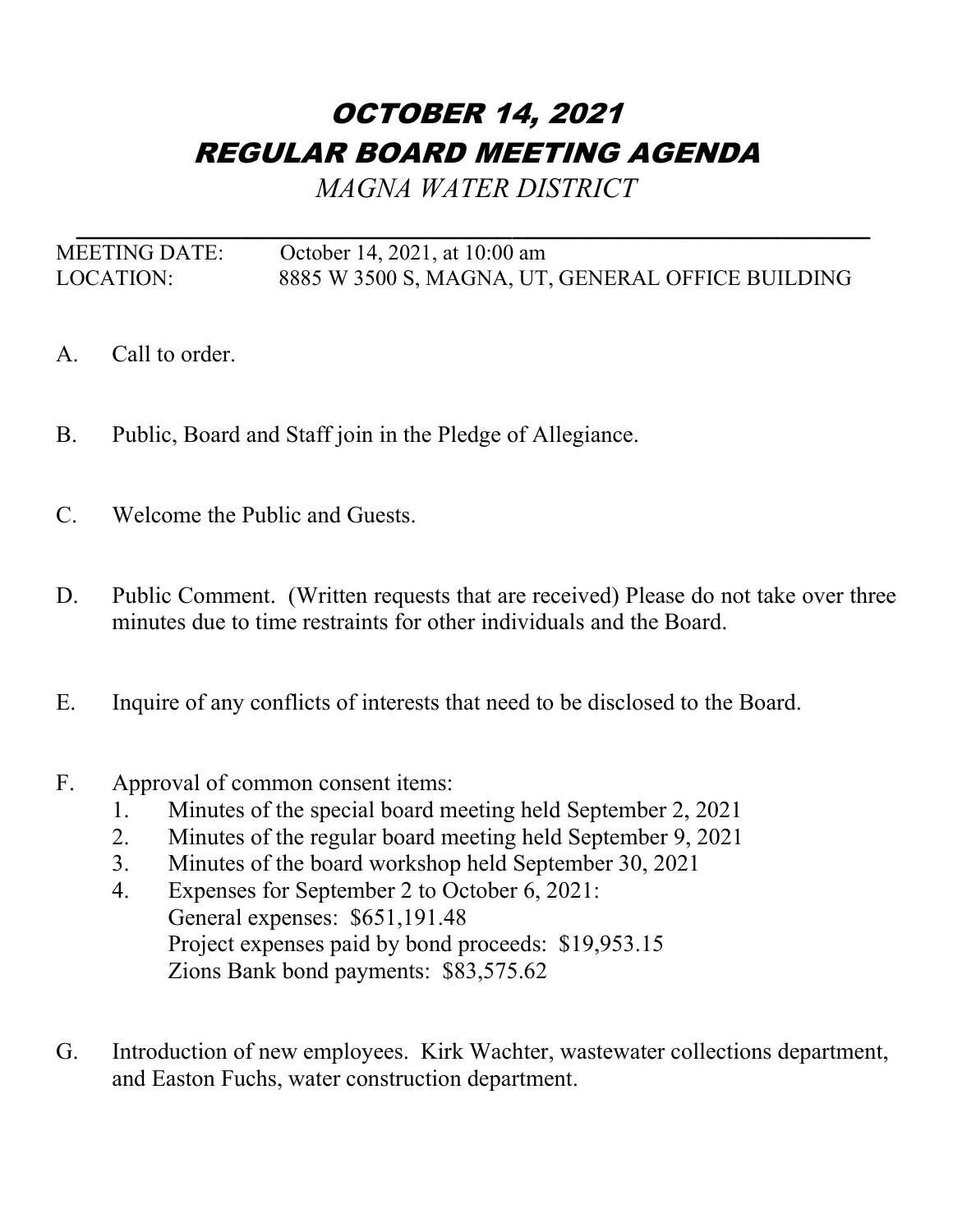- H. Discussion and possible motion to approve outside wood staining bid at the General Office in the amount of \$11,979 from Peck's Painting, LLC.
- I. Discussion and possible motion to approve IGES, Inc task order for geotechnical services for the Westside Sewer Collection Study.
- J. Discussion and possible motion to schedule a workshop to continue the review of possible updates to the District's Administrative Rules & Regulations.
- K. Update on Trustee Election, November 2, 2021.
- L. Discussion and possible motion to approve Bowen Collins & Associates/Stantec task order for the Wastewater Reuse Project (design, pre-qualification, and bidding services) in the amount of \$785,374.
- M. Discussion on Haynes Well #2 Pump Repairs.
- N. Discussion on operation of Shallow Well Pumps.
- O. Discussion on WWTP preparation for winter conditions.
- P. Discussion and possible motion to approve water and sewer availability to BS Property Management located at 2340 S 7200 W.
- Q. Extend current lease of Cat 305.5E2 mini excavator for an additional year (2021- 2022) for \$7,750/year.
- R. Report & Discussion from General Manager.